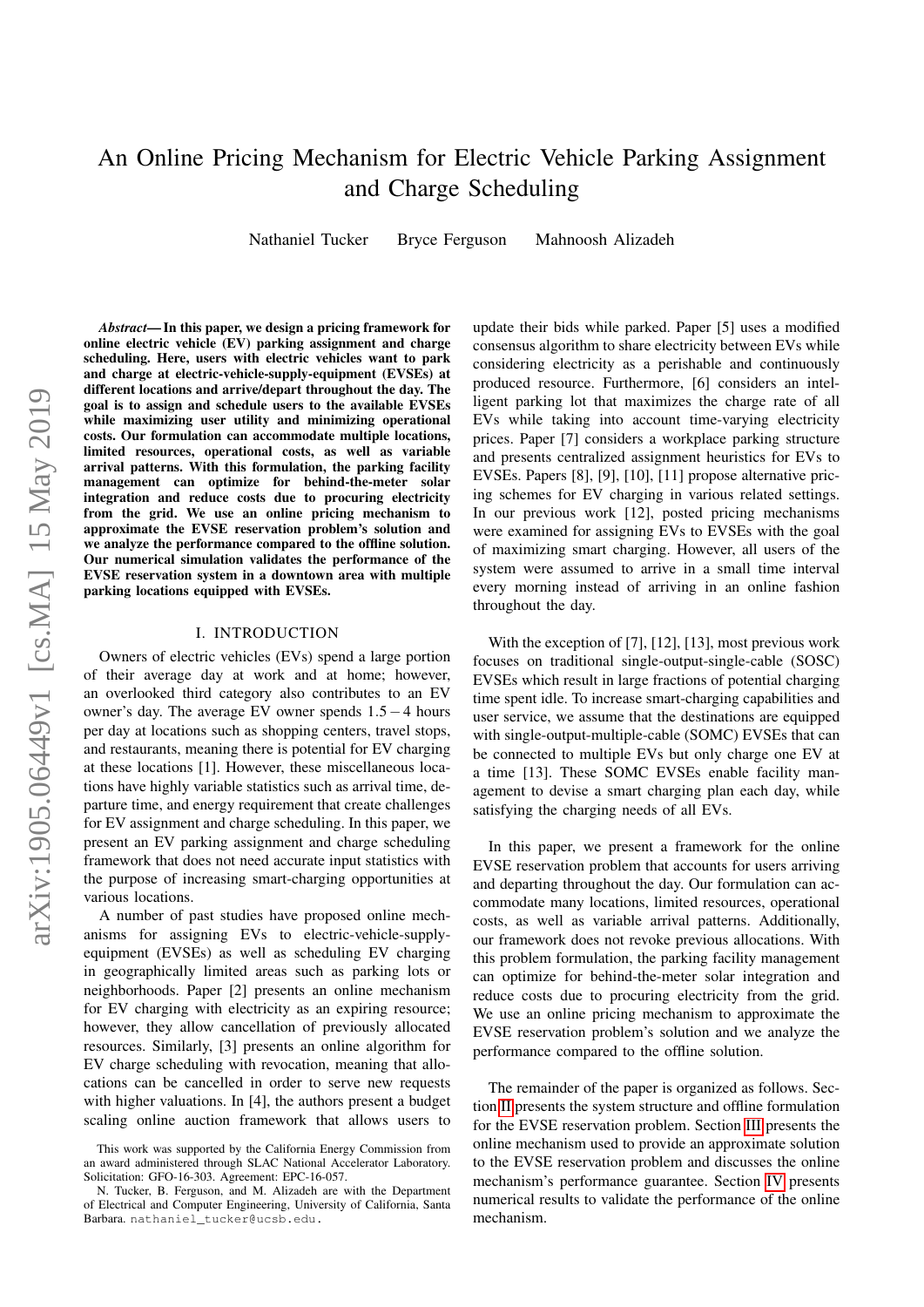### II. PROBLEM MODEL

### <span id="page-1-0"></span>*A. EVSE Reservation System and Auction*

In this section, we describe the attributes of the EVSE reservation system as well as the users of the system. We consider parking facilities at *L* different locations where arriving EV owners can park and charge their vehicles. The locations are dispersed and EV owners have preference to park at locations close to the desired destination for their visit. Moreover, at each location  $l \in \mathcal{L}$  there are  $M_l$  SOMC EVSEs available. Since SOMC EVSEs allow EVs to be plugged in but not receive charge, users do not have to remove their vehicle until the end of their visit. Each of the  $M_l$  SOMC EVSEs at location *l* are equipped with  $C_l$ cables allowing  $M_1C_1$  EVs to be parked within the location per time slot  $t = 1, \ldots, T$ . The EVSEs are constrained by the power limitations of the hardware and are limited to a maximum charge rate of *E<sup>l</sup>* units of power.

In order to provide renewable energy for charging the EVs, each parking location is equipped with a solar generation system. For each parking location *l*, the generated solar is time varying and we denote it as  $s_l(t) \in [0, \overline{S}_l]$ where  $S_l$  is the maximum solar generation at location *l*. To optimize for behind-the-meter integration, facility management aims to use as much solar energy as possible before purchasing energy from the local distribution grid. We denote the price of energy purchased from the grid to serve location *l* at time *t* as  $\pi_l(t)$ . Each parking location *l* can procure up to  $G_l(t)$  units of energy at any time *t* (e.g., due to a transformer limit).

The visiting EV owners arrive and depart throughout the day and request charge at various locations. There are *N* total users participating in the EVSE auction each day and each user  $n \in \mathcal{N}$  can be characterized by user 'type':

$$
\theta_n = \{t_n^-, t_n^+, h_n, \{l_n\}, \{v_{nl}\}\} \in \Theta,
$$
\n(1)

where  $\Theta$  is the type space of all possible users. The parameters are defined as follows. Suppose user *n* wants to charge her EV and submits her reservation request at time  $t_n$ . By submitting a reservation request, user *n* commits to arriving at any of her desired locations  $\{l_n\}$  at time  $t_n^-$  and leaving at  $t_n^+$ . During this time period, she requests that her EV receives *h<sup>n</sup>* units of energy. The last component of  $\theta_n$  is  $\{v_{nl}\}\$ , which represents the values user *n* obtains if her EV is assigned to receive charging at location *l*. We make the assumption users receive non-negative value by charging their EVs, i.e.,  $v_{nl} \geq 0$ .

# *B. Offline EVSE Reservation Problem*

When making a request to park and charge, each user *n* submits her user type  $\theta_n$ . The EVSE reservation system uses the information in  $\theta_n$  to generate the set of feasible assignments and charging schedules (we denote these as options  $\mathcal{O}_n$ ) that fulfill the user's demands. Each option  $o \in \mathcal{O}_n$  for user *n*, corresponds to a cable reservation and a charging schedule at an EVSE. We let  $c_{no}^{ml}(t)$  denote the cable reservation request in option *o* of user *n* at EVSE *m* at location *l*. We restrict  $c_{no}^{ml}(t)$  to be either 0, meaning no cable is requested at time *t*, or 1, meaning user *n* wants a cable reservation at *t* in option *o* at EVSE *m*

at location *l*. Similarly, we denote  $e_{no}^{ml}(t)$  as the energy schedule for user  $n$  in option  $o$ . The energy schedule,  $e_{no}^{ml}(t)$ , allows facility management to customize when each EV will receive charge and when they will be idle at the EVSE. We allow  $e_{no}^{ml}(t)$  to take different values (from a discrete set) over the usage period  $t \in [t_n^-, t_n^+]$ , which allows each option  $o \in \mathcal{O}_n$  to request different amounts of energy at each time, as long as the user's total demands are met.

With this notation, the generated options for users' reservation requests (bids) can be expressed as:

$$
B_n = \{t_n^-, t_n^+, \{c_{no}^{ml}(t)\}, \{e_{no}^{ml}(t)\}, \{l_n\}, \{v_{nl}\}\}.
$$
 (2)

After generating each bid package, the reservation system decides whether to accept it as well as selecting which option should fulfill the request if accepted. The binary variable  $x_{no}^{ml}$  is set to 1 if option *o* of user *n* is accepted at EVSE *m* at location *l* and 0 otherwise. The reservation system also computes a payment  $\hat{p}_{no}^{ml}$  for each user *n* to pay if option *o* in their bid package is chosen. If a user is not admitted into the EVSE reservation system, her utility is set to zero and she parks at an auxiliary parking lot without EVSEs.

The cable and energy demands at EVSE *m* at location *l* are denoted  $y_c^{ml}(t)$  and  $y_e^{ml}(t)$ , respectively and are given by:

<span id="page-1-3"></span><span id="page-1-2"></span>
$$
y_c^{ml}(t) = \sum_{\mathcal{N}, \mathcal{O}_n} c_{no}^{ml}(t) x_{no}^{ml},\tag{3}
$$

$$
y_e^{ml}(t) = \sum_{\mathcal{N}, \mathcal{O}_n} e_{no}^{ml}(t) x_{no}^{ml}.
$$
 (4)

Additionally, each parking area *l* has to generate or procure the energy needed to satisfy all the EVSE's charge schedules. As such, we denote  $y_g^l(t)$  as the total energy procurement demand for location *l*. The total energy procurement demand can be calculated as follows:

<span id="page-1-4"></span><span id="page-1-1"></span>
$$
y_g^l(t) = \sum_{\mathcal{N}, \mathcal{O}_n, \mathcal{M}_l} e_{no}^{ml}(t) x_{no}^{ml}.
$$
 (5)

Each location *l* has an operational cost function due to the total amount of energy needed to satisfy all the admitted EVs. For the energy procurement at location *l*, we have the following operational cost function:

$$
f'_{g}(y'_{g}(t)) =
$$
  
\n
$$
\begin{cases}\n0 & y'_{g}(t) \in [0, s_{l}(t)] \\
\pi_{l}(t)(y'_{g}(t) - s_{l}(t)) & y'_{g}(t) \in (s_{l}(t), s_{l}(t) + G_{l}(t)] \\
+\infty & y'_{g}(t) > s_{l}(t) + G_{l}(t).\n\end{cases}
$$
\n(6)

Equation [\(6\)](#page-1-1) represents the cost to produce the energy needed in the whole parking location at each time slot. While the demand is less than the available solar, the operational cost is zero. Once the demand exceeds the available solar generation, energy is bought from the grid until the transformer limit  $G_l(t)$  is reached. After this point, no more energy can be procured and the operational cost is set to infinity.

The goal of the EVSE reservation system is to assign and schedule users to the available EVSEs to maximize social welfare. If all the information of the *N* requests within the time span  $[0, T]$  is known in advance (assuming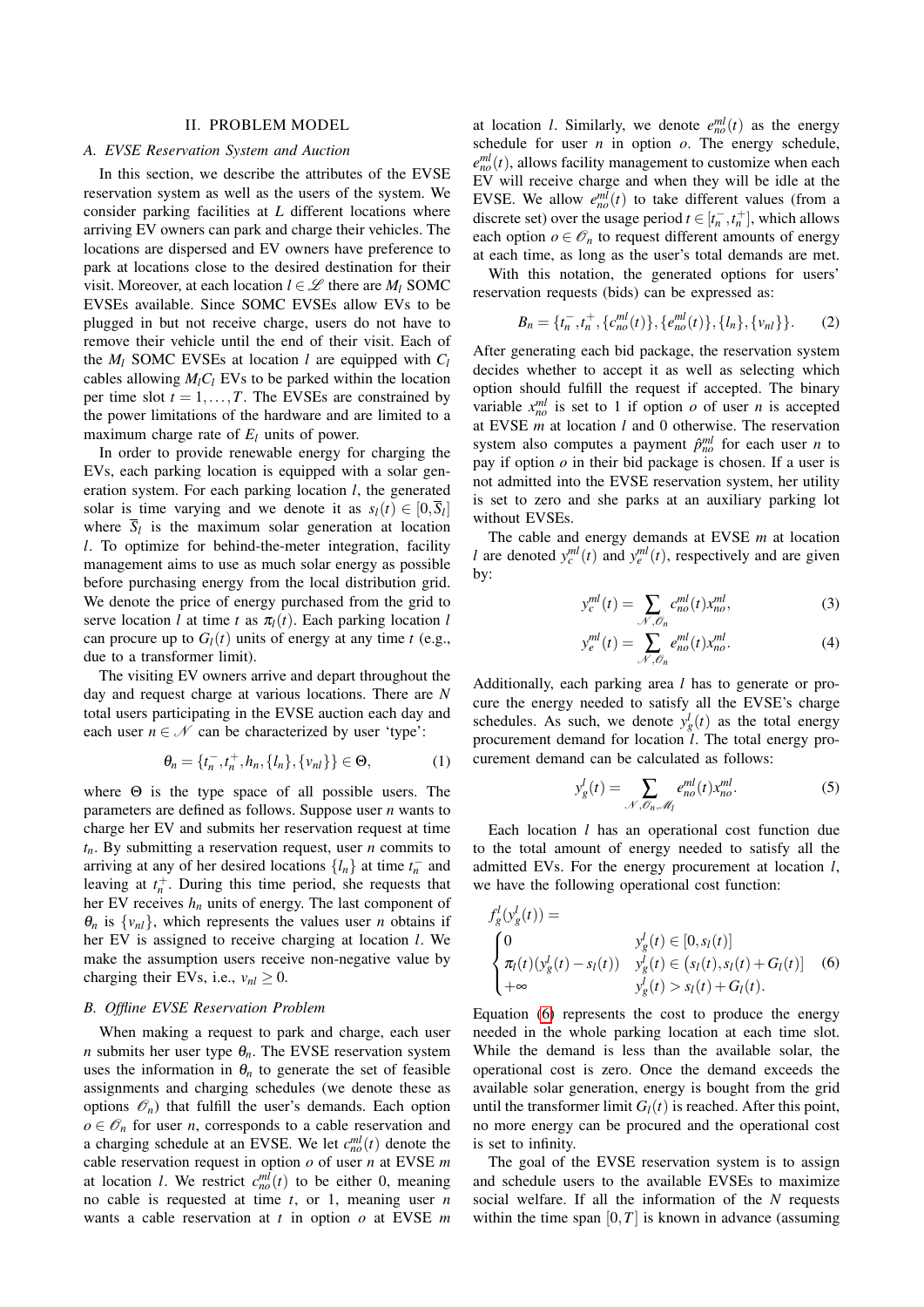truthful user valuations), we can write the following offline social welfare maximization problem for assigning EVs to EVSEs and determining their charging plan:

$$
\max_{x} \sum_{\mathcal{N}, \mathcal{O}_n, \mathcal{L}, \mathcal{M}_l} v_{nl} x_{no}^{ml} - \sum_{\mathcal{F}, \mathcal{L}} f_g^l(y_g^l(t)) \tag{7a}
$$

subject to:

$$
\sum_{\mathcal{O}_n, \mathcal{L}, \mathcal{M}_l} x_{no}^{ml} \le 1, \quad \forall n \tag{7b}
$$

$$
x_{no}^{ml} \in \{0, 1\}, \quad \forall n, o, l, m \tag{7c}
$$

$$
y_c^{ml}(t) \le C_l, \quad \forall l, m, t \tag{7d}
$$

$$
y_e^{ml}(t) \le E_l, \qquad \forall \ l, m, t \tag{7e}
$$

and  $(3)$ ,  $(4)$ ,  $(5)$ .

Here, the objective [\(7a\)](#page-2-1) is to maximize the total welfare of all the users minus the operational costs. Constraint [\(7b\)](#page-2-2) ensures that at most one option is selected for each user. Constraint [\(7c\)](#page-2-3) is an integer constraint on the assignment variable. Constraints [\(7d\)](#page-2-4) and [\(7e\)](#page-2-5) ensure that the total allocation resource demands do not exceed capacities. Equations [\(3\)](#page-1-2)-[\(5\)](#page-1-4) sum up the resource demand at each EVSE *m* and location *l*. If the integrality constraint [\(7c\)](#page-2-3) is relaxed to  $x_{no}^{ml} \ge 0$  (constraint [\(7b\)](#page-2-2) ensures  $x_{no}^{ml} \le 1$ ), we can find the Fenchel dual of [\(7a\)](#page-2-1)-[\(7e\)](#page-2-5). We set  $u_n$  and  $p_c^{ml}(t)$ ,  $p_e^{ml}(t)$ ,  $p_g^l(t)$  as the dual variables for constraint [\(7b\)](#page-2-2) and [\(3\)](#page-1-2), [\(4\)](#page-1-3), [\(5\)](#page-1-4), respectively. In the following, the so-called Fenchel conjugate of a function  $f(.)$  is defined as:

$$
f^*(p(t)) = \sup_{y(t) \ge 0} \{p(t)y(t) - f(y(t))\}.
$$
 (8)

The Fenchel dual of [\(7a\)](#page-2-1)-[\(7e\)](#page-2-5) can be written:

$$
\min_{u,p} \sum_{\mathcal{N}} u_n + \sum_{\mathcal{F},\mathcal{L}} f_g^{l*}(p_g^l(t))
$$
\n
$$
+ \sum_{\mathcal{F},\mathcal{L},\mathcal{M}_l} \left( f_c^{ml*}(p_c^{ml}(t)) + f_e^{ml*}(p_e^{ml}(t)) \right)
$$
\n
$$
\text{subject to:}
$$
\n(9a)

$$
u_n \ge v_{nl} - \sum_{\mathcal{F}} \left( c_{no}^{ml}(t) p_c^{ml}(t) \right) \tag{9b}
$$

$$
+ e_{no}^{ml}(t) \left( p_e^{ml}(t) + p_s^l(t) \right) \quad \forall n, o, l, m
$$

$$
u_n \geq 0, \qquad \forall n \qquad (9c)
$$

$$
p_c^{ml}(t), \, p_e^{ml}(t), \, p_s^l(t) \ge 0, \quad \forall \, l, m, t,
$$
\n(9d)

where  $f^*(p(t))$  is the Fenchel conjugate for the limited resources' dual variables. The Fenchel conjugates for the capacity constraints are as follows:

$$
f_c^{ml*}(p_c^{ml}(t)) = p_c^{ml}(t)C_l, \qquad p_c^{ml}(t) \ge 0 \qquad (10)
$$

$$
f_e^{ml*}(p_e^{ml}(t)) = p_e^{ml}(t)E_l, \qquad p_e^{ml}(t) \ge 0. \tag{11}
$$

The Fenchel conjugate for the energy procurement operational cost function is as follows:

$$
f_g^{l*}(p_g^l(t)) =
$$
\n
$$
\begin{cases}\ns_l(t)p_g^l(t), & p_g^l(t) < \pi_l(t) \\
(s_l(t) + G_l(t))p_g^l(t) - G_l(t)\pi_l(t) & p_g^l(t) \ge \pi_l(t).\n\end{cases}
$$
\n(12)

# *C. Admittance, Rejection, and Allocation Decisions*

<span id="page-2-2"></span><span id="page-2-1"></span>In this section, we discuss how the EVSE system determines whether to accept or reject as well as how to allocate user *n* if accepted. The EVSE reservation system assigns  $x_{no}^{ml} = 1$  for some option  $o \in \mathcal{O}_n$  if user *n* is accepted into the reservation system. For each user, the KKT conditions for constraint [\(9b\)](#page-2-6) in the offline dual problem indicate whether or not a user should be admitted into the system. In the offline solution,  $u_n$  will be zero unless constraint [\(9b\)](#page-2-6) is tight for some  $m \in \mathcal{M}_l$ ,  $l \in \mathcal{L}$  and  $o \in \mathcal{O}_n$ . The reservation system solves the following equation to calculate user *n*'s utility:

<span id="page-2-7"></span><span id="page-2-5"></span><span id="page-2-4"></span><span id="page-2-3"></span>
$$
u_n = \max \Big\{ 0, \max_{\mathcal{O}_n, \mathcal{L}, \mathcal{M}_l} \{ v_{nl} \tag{13} \\ - \sum_{t \in [t_n^-, t_n^+]} \big( c_{no}^{ml}(t) p_c^{ml}(t) + e_{no}^{ml}(t) (p_e^{ml}(t) + p_g^l(t)) \big) \Big\} \Big\}.
$$

If  $u_n$  returns zero, the utility of admitting user  $n$  into the system is not large enough; therefore, user *n* is denied a reservation and is sent to auxiliary parking. If *u<sup>n</sup>* returns a positive value, user *n* is admitted into the reservation system with  $o \in \mathcal{O}_n$  that maximizes equation [\(13\)](#page-2-7).

In equation [\(13\)](#page-2-7),  $p_c^{ml}(t)$ ,  $p_e^{ml}(t)$ , and  $p_g^l(t)$  are the marginal prices per unit of limited resource at EVSE *m* at location *l*. As such, the payment user *n* must pay if admitted into the system with option *o* can be written:

$$
\hat{p}_{no}^{ml} = \sum_{t \in [t_n^-, t_n^+]} \left( c_{no}^{ml}(t) p_c^{ml}(t) + e_{no}^{ml}(t) (p_e^{ml}(t) + p_g^l(t)) \right). \tag{14}
$$

<span id="page-2-8"></span>Since the system is only admitting users with positive utilities, the auction provides individual rationality for all users  $n \in \mathcal{N}$ . Furthermore, the system is assigning each user to the option that maximizes the user's utility function (valuation minus payment) with respect to the current marginal prices.

<span id="page-2-6"></span>The offline primal and dual formulations for the EVSE reservation problem in [\(7a\)](#page-2-1)-[\(7e\)](#page-2-5) and [\(9a\)](#page-2-8)-[\(9d\)](#page-2-9) are established assuming complete knowledge of all *N* users over the entire time span. However, users submit reservations at random times throughout the day, prohibiting an offline approach. For example, when user *n* arrives, a new primal variable  $x_{no}^{ml}$  and dual variable  $u_n$  must be assigned while still meeting the constraints. The EVSE reservation system must decide immediately whether to admit user *n* into the parking structure. Furthermore, if user *n* is accepted, the EVSE reservation system decides which option will fulfill the request and calculates the user's payment, which cannot be revoked or modified later.

<span id="page-2-9"></span>In the following, we discuss an online pricing solution based on [\(7a\)](#page-2-1)-[\(7e\)](#page-2-5) and [\(9a\)](#page-2-8)-[\(9d\)](#page-2-9) in order to solve the EVSE reservation problem and determine users' payments in an online fashion.

### III. ONLINE PRICING MECHANISM

# <span id="page-2-10"></span><span id="page-2-0"></span>*A. Payment Design*

In the offline problem, the total demands  $y(t)$  for each resource are known before solving. As such, the prices are calculated as follows: if the demand  $y(t)$  is less than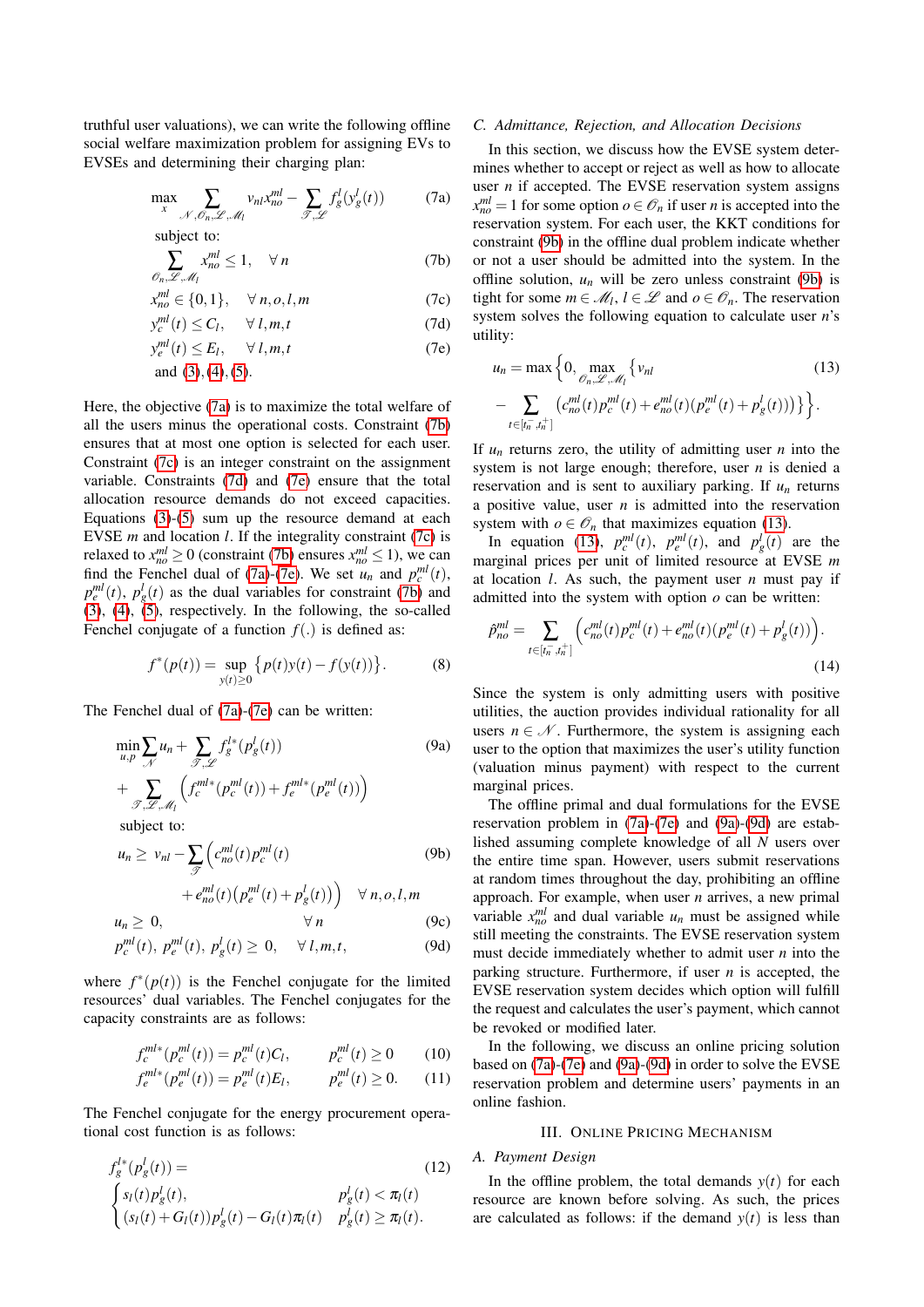the capacity of a resource, set the price  $p(t)$  equal to the marginal operational cost  $f'(y(t))$ . In this case, each user will pay for cost of their allocation. For both the EVSE cables and energy, since these resources do not have an operational cost, the marginal prices  $p(t)$  are zero if the demand is below capacity. If the demand of a resource exceeds the capacity, the marginal prices act as filters to reject users with low valuations until the filtered demand matches the capacity.

However, the EVSE reservation problem requires an online solution. In this case, traditional dynamic programming based strategies that rely on input models fall short for deriving the optimal marginal prices due to intractable state-space size and potentially inaccurate statistics. Since the demands for the limited resources are not known in advance, the marginal prices must be calculated online.

In the remainder of this section, we describe how the online EVSE reservation system calculates the optimal marginal prices on EVSE cables, energy, and generation based on a pricing heuristic, for which we provide performance guarantees. Specifically, our EVSE reservation system updates the prices  $p(t)$  heuristically as the amounts of allocated resources  $y(t)$  evolve, but only based on past observations. The pricing scheme has two major goals: (1) to make sure that the marginal gain in welfare from an allocation is greater than the operational cost incurred to serve the allocation, and (2) to filter out low value users early to ensure there are adequate resources for higher value users later on.

The structure of the pricing functions we use is adopted from [14], where the authors present a pricing framework for data centers with limited computation resources and server costs under an adverserial setting. For the EVSE cables, the proposed marginal payment function is as follows:

$$
p_c^{ml}(y_c^{ml}(t)) = \left(\frac{L_c}{4\sum_{\mathcal{L}}(M_l + \frac{1}{2})}\right) \qquad (15)
$$

$$
\times \left(\frac{4\sum_{\mathcal{L}}(M_l + \frac{1}{2})U_c}{L_c}\right)^{\frac{y_c^{ml}(t)}{C_l}},
$$

where  $y_c^{ml}(t)$  is the current demand for the cables at EVSE *m* at location *l* at time *t*. Furthermore,  $L_c$  and  $U_c$  are respectively the lower and upper bounds on users' value per cable per unit of time, which are defined as:

$$
L_c = \min_{\mathcal{N}, \mathcal{O}_n, \mathcal{L}, \mathcal{M}_l} \frac{v_{nl}}{2\sum_{\mathcal{L}} (M_l + \frac{1}{2}) \sum_{t \in [t_n^-, t_n^+]} c_{no}^{ml}(t)},
$$
 (16a)

$$
U_c = \max_{\mathcal{N}, \mathcal{O}_n, \mathcal{L}, \mathcal{M}_l, \mathcal{T}} \frac{v_{nl}}{c_{no}^{ml}(t)}, \quad c_{no}^{ml}(t) \neq 0.
$$
 (16b)

For the pricing function for EVSE energy units, we change  $C_l$  to  $E_l$  in the exponent of equation [\(15\)](#page-3-0) and calculate  $L_e$ and  $U_e$  using  $e_{no}^{nl}(t)$  in [\(16a\)](#page-3-1) and [\(16b\)](#page-3-2). Additionally,  $L_g$  and  $U_g$  are the same as  $L_e$  and  $U_e$ , respectively. When  $y_c^{ml}(t) = 0$ we note that [\(15\)](#page-3-0) outputs a price low enough that any user will be accepted (subject to  $L_c$ ). As  $y_c^{ml}(t)$  increases, the price increases exponentially. When  $y_c^{ml}(t)$  is equal to the capacity, the marginal price is high enough to reject any user (because we assume  $U_c$  is known beforehand). This ensures resource capacity constraints will always be upheld.

For the piecewise linear operational cost to procure energy in [\(6\)](#page-1-1), we propose the following pricing function:

<span id="page-3-3"></span>
$$
p_g^l(y_g^l(t)) = \pi_l(t) + \left(\frac{L_g - \pi_l(t)}{4\sum_{g'}(M_l + \frac{1}{2})}\right) \times \qquad (17)
$$

$$
\left(\frac{4\sum_{g'}(M_l + \frac{1}{2})(U_g - \pi_l(t))}{L_g - \pi_l(t)}\right)^{\frac{y_g^l(t)}{s_l(t) + G_l(t)}}.
$$

The marginal pricing function [\(17\)](#page-3-3) for electricity procurement is similar to the pricing function for the EVSE cables and energy; however, the price of electricity  $\pi_l(t)$  is included in [\(17\)](#page-3-3) to ensure each user's payment is greater than the electricity cost needed to charge their vehicle.

# *B. Online Auction Mechanism*

In this section we describe the online EVSE reservation algorithm titled ONLINEEVSERESERVATION presented in Algorithm [1.](#page-4-1) When each user *n* arrives, the system first generates the possible charge schedule options  $\mathcal{O}_n$  that fulfill her demands. The algorithm then decides whether to accept or reject user *n* depending on user *n*'s potential utility gain due to her valuation and the current resource prices (line [7\)](#page-4-2). If user *n* is admitted and allocated option  $o^{\star}$  ∈  $\mathcal{O}_n$  at EVSE  $m^{\star}$  ∈  $\mathcal{M}_l$  at location  $l^{\star}$ , she is charged payment according to the total amount of cables, energy, and generation allocated and the current marginal prices. The algorithm updates the primal variables  $x_{no}^{ml}$  after each acceptance and rejection. The total resource demands  $y(t)$ are updated in line [12](#page-4-3) if user *n* is accepted into the system. Similarly, the marginal resource prices  $p(t)$  are updated accordingly in line [13.](#page-4-4)

<span id="page-3-0"></span>We compare the total social welfare resulting from the online solution to the optimal offline solution. Specifically, an online mechanism is said to be  $\alpha$ -competitive when the ratio of social welfare from the optimal offline solution to the social welfare from the mechanism is bounded by  $\alpha$ . We extend the competitive ratio result from [14] in Proposition [1.](#page-3-4) We note that the analysis used for this competitive ratio assumes each user's resource demands  $c_{no}^{ml}(t)$  and  $e_{no}^{nl}(t)$  are much smaller than the capacity limits,  $C_l$  and  $E_l$ , respectively. This ensures no user purchases too large of a fraction of the total available resources.

*Proposition 1:* The marginal pricing function [\(17\)](#page-3-3) is  $\alpha_1$ -competitive in social welfare when selling limited resources with the piecewise linear operational cost in  $(6)$ where

<span id="page-3-4"></span>
$$
\alpha_1 = 2 \max_{\substack{\mathcal{L}, \mathcal{F} \\ \mathcal{L}, \mathcal{F}}} \left\{ \ln \left( \frac{4 \sum_{\mathcal{L}} (M_l + \frac{1}{2}) (U_g - \pi_l(t))}{L_g - \pi_l(t)} \right) \right\}.
$$

<span id="page-3-2"></span><span id="page-3-1"></span>*Proof:* In [14], the authors show their pricing functions are  $\alpha$ -competitive in social welfare with respect to the buying and selling of limited computation resources at data centers. Specifically, the pricing functions, operational cost functions, and Fenchel conjugates for the limited resources need to satisfy the *Differential Allocation-Payment Relationship* given by:

<span id="page-3-5"></span>
$$
(p_g^l(t) - f_g^{l'}(y_g^l(t)))\mathrm{d}y_g^l(t) \ge \frac{1}{\alpha_g^l(t)} f_g^{l^{*'}}(p_g^l(t))\mathrm{d}p_g^l(t) \tag{18}
$$

for all  $l \in \mathcal{L}, t \in [0, T]$ . The derivatives of the energyprocurement operational cost in [\(6\)](#page-1-1) and its Fenchel con-jugate [\(12\)](#page-2-10) are  $f_g^{l'}(y_g^l(t))$  and  $f_g^{l'}/(p_g^l(t))$ , respectively.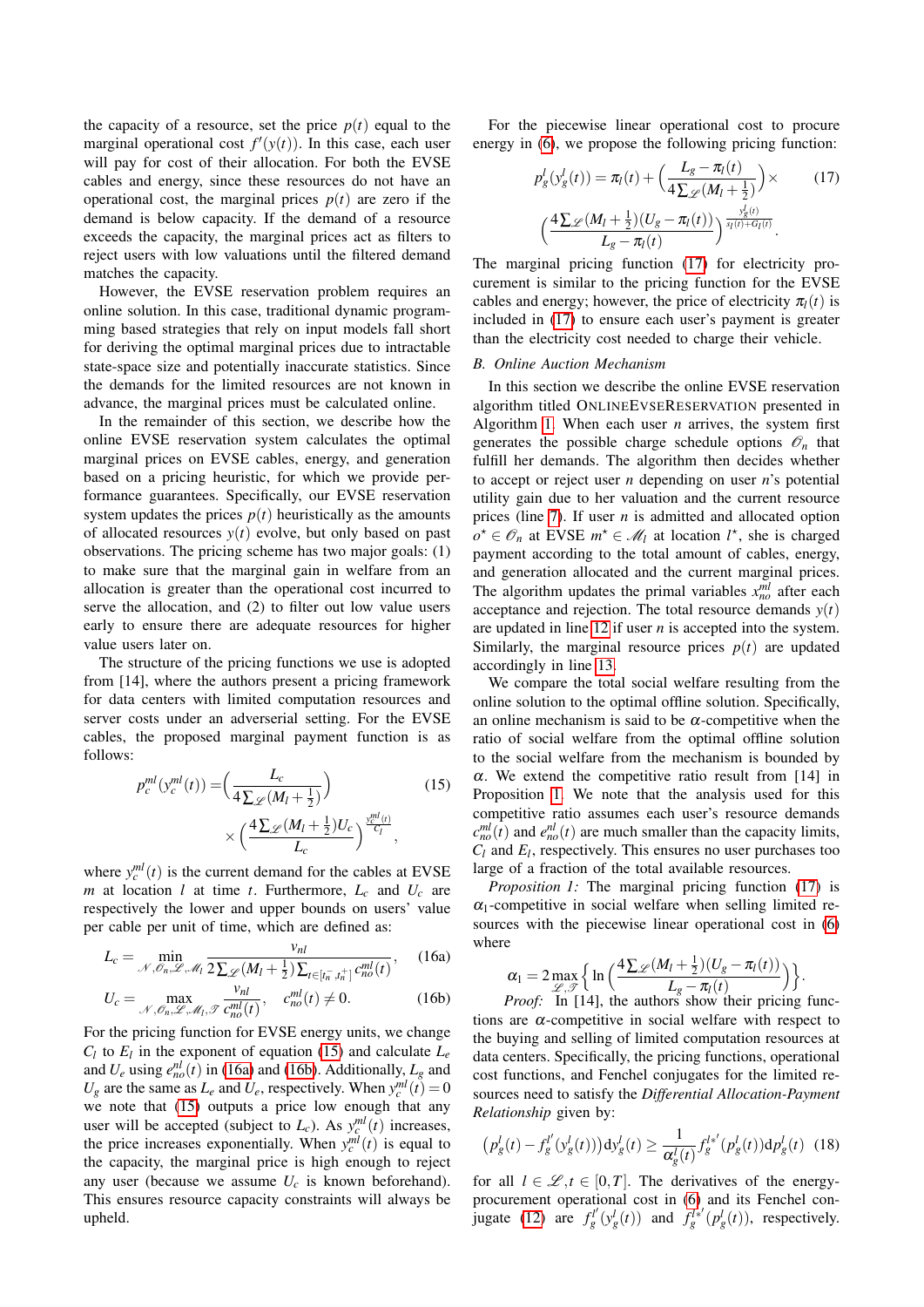# <span id="page-4-1"></span>Algorithm 1 ONLINEEVSERESERVATION

Input:  $\mathscr{L}, \mathscr{M}_l, C_l, E_l, G_l, S_l, \pi_l, L_{c,e,g}, U_{c,e,g}$ Output:  $x, p$ 

- 1: Define  $f_g^l(y_g^l(t))$  according to [\(6\)](#page-1-1) at all locations.
- 2: Define the pricing functions  $p(y(t))$  according to [\(15\)](#page-3-0) and [\(17\)](#page-3-3) for cables, energy, and generation at all EVSEs and locations.
- 3: Initialize  $x_{no}^{ml} = 0$ ,  $y_{ol}^{ml}(t) = 0$ ,  $u_n = 0$ .
- 4: Initialize prices  $p(0)$  according to [\(15\)](#page-3-0) and [\(17\)](#page-3-3).
- 5: Repeat for all *N* users:
- 6: User *n* submits  $\theta_n$ , generate feasible charging options  $B_n$ .
- 7: Update dual variable  $u_n$  according to [\(13\)](#page-2-7).
- 8: if  $u_n > 0$  then<br>9.  $\left(\begin{matrix} 0^x & m^x & l^x \end{matrix}\right)$ 9: (*o*

$$
(o^*, m^*, l^*) = \arg \max_{\mathcal{L}, \mathcal{M}_1, \mathcal{O}_n} \{v_{nl}
$$
  
-  $\sum_{t \in [t_n^-, t_n^+]} (c_{no}^{ml}(t))p_c^{ml}(t)$   
+  $e_{no}^{ml}(t)(p_c^{ml}(t) + p_g^l(t))) \}$   

$$
\hat{p}_{no^*}^{m^*l^*} = \sum_{t \in [t_n^-, t_n^+]} (c_{no^*}^{m^*l^*}(t))p_c^{m^*l^*}(t)
$$

<span id="page-4-4"></span>+
$$
e_{no^*}^{m^*l^*}(t)(p_e^{m^*l^*}(t)+p_g^{l^*}(t))
$$

- $11$  $\int_{0}^{m^{*}l^{*}}$  = 1 and  $x_{no}^{ml}$  = 0 for all  $(o, l, m) \neq (o^{*}, l^{*}, m^{*})$
- 12: Update total demand  $y(t)$  for cables, energy, and generation according to  $(3)-(5)$  $(3)-(5)$  $(3)-(5)$ .
- 13: Update marginal prices  $p(t)$  for cables, energy, and generation according to [\(15\)](#page-3-0) and [\(17\)](#page-3-3).
- 14: else

 $10<sup>5</sup>$ 

- 15: *x*  $\frac{m}{no} = 0, \quad \forall l, m, o.$
- 16: end if
- 17: **if**  $\exists o^*$ ,  $m^*$ ,  $l^*$  and  $x_{no^*}^{m^*l^*} = 1$  then
- 18: Accept user *n* and allocate cables and energy in parking location  $l^*$  at EVSE  $m^*$ .
- 19: Charge user *n* at  $\hat{p}_{no^*}^{m^*l^*}$ .
- 20: else
- 21: Send user *n* to auxiliary parking.

22: end if

Taking the derivative of the proposed pricing function [\(17\)](#page-3-3) and setting  $f_g^{l'}(y_g^l(t)) = \pi_l(t)$  minimizes the LHS of [\(18\)](#page-3-5) and  $f_g^{l*'}(p_g^l(i)) = s_l(t) + G_l(t)$  maximizes the RHS. As such, after inserting the derivative of [\(17\)](#page-3-3) in [\(18\)](#page-3-5), we can show that the Differential Allocation-Payment Relationship holds with equality when choosing  $\alpha_g^l(t)$  =  $ln($  $\frac{4\sum \varphi (M_l + \frac{1}{2})(U_g - \pi_l(t))}{2}$  $\frac{I(t+\frac{1}{2})(U_g-\pi_l(t))}{L_g-\pi_l(t)}$ . Because [\(18\)](#page-3-5) holds for the pric- $\lim_{L_g - \pi_l(t)}$ . Because (16) holds for the pricing function, operational cost function, and Fenchel conjugate, the remainder of the proof follows from Lemma 1 and Theorem 2 in [14].

We note that the proposed pricing function [\(17\)](#page-3-3) relies on accurate day-ahead forecasts of the solar generation  $s_l(t)$ for  $t = 1, \ldots, T$  at all locations  $l \in \mathcal{L}$ . If the daily forecasts for solar generation are inaccurate, there are two potential undesirable outcomes: 1) solar generation is overestimated and resources are over-allocated resulting in infeasible solutions, which our online solution should avoid at all costs; and 2) solar generation is underestimated and prices are set too high and the system rejects users that should otherwise be accepted. We analyze the case where we have a forecast of the solar generation each day in terms of a confidence interval. Specifically, the solar forecast takes the following form:

$$
s_l(t) \in [\underline{s}_l(t), \overline{s}_l(t)], \quad \forall t = 1, \dots, T,
$$
 (19)

where  $s_l(t)$  is the actual solar generation at time *t* and the terms  $s_l(t)$  and  $\bar{s}_l(t)$  are lower and upper bounds given



<span id="page-4-6"></span><span id="page-4-2"></span>Fig. 1. Left: Bay Area electricity prices. Right: Solar generation profile.

by the forecast, respectively. To avoid possible infeasible allocations associated with overestimation of solar availability, we analyze the performance of pricing function [\(17\)](#page-3-3) that conservatively uses the underestimate of the solar generation,  $s_l(t)$ , in Proposition [2.](#page-4-5)

<span id="page-4-5"></span><span id="page-4-3"></span>*Proposition 2:* The marginal pricing function [\(17\)](#page-3-3) with an underestimate of solar generation,  $s_l(t)$ , is  $\alpha_2$ competitive in social welfare when selling limited resources with the operational cost in [\(6\)](#page-1-1) where

$$
\alpha_2 = 2 \max_{\mathscr{L}, \mathscr{T}} \Big\{ \Big( \frac{\overline{s}_l(t) + G_l(t)}{\underline{s}_l(t) + G_l(t)} \Big) \times \ln \Big( \frac{4 \sum_{\mathscr{L}} (M_l + \frac{1}{2}) (U_g - \pi_l(t))}{L_g - \pi_l(t)} \Big) \Big\}.
$$

*Proof:* Similar to Proposition [1,](#page-3-4) we show the pricing function, operational cost function, and Fenchel conjugate for the limited resource satisfy the Differential Allocation-Payment Relationship in [\(18\)](#page-3-5) with underestimated solar generation amounts  $s_l(t)$ . The derivatives of the energyprocurement operational cost in [\(6\)](#page-1-1) and its Fenchel conjugate [\(12\)](#page-2-10) remain the same. Taking the derivative of the proposed pricing function [\(17\)](#page-3-3) with underestimated solar  $s_l(t)$  and setting  $f_g^{l'}(y_g^l(t)) = \pi_l(t)$  minimizes the LHS of [\(18\)](#page-3-5) and  $f_g^{l*'}(p_g^l(t)) = s_l(t) + G_l(t)$  maximizes the RHS. As such, after inserting the derivative of [\(17\)](#page-3-3) in [\(18\)](#page-3-5), we can show that the Differential Allocation-Payment Relationship holds when  $\alpha_g^l(t) = \left(\frac{\bar{s}_l(t) + G_l(t)}{s_l(t) + G_l(t)}\right)$  $\frac{\bar{s}_l(t) + G_l(t)}{s_l(t) + G_l(t)}$  ln  $\left(\frac{4\sum_{l} (M_l + \frac{1}{2})(U_g - \pi_l(t))}{L_g - \pi_l(t)}\right)$  $\frac{I_l + \frac{1}{2}(U_g - \pi_l(t))}{L_g - \pi_l(t)}$ . Because [\(18\)](#page-3-5) holds for the pricing function with underestimated solar generation, operational cost function, and Fenchel conjugate, the remainder of the proof follows from Lemma 1 and Theorem 2 in [14].

#### IV. EXPERIMENTAL EVALUATION

<span id="page-4-0"></span>In this section, we present simulation results highlighting the performance of the EVSE reservation system. Electricity prices and solar generation data (see Figure [1\)](#page-4-6) were sourced from actual California ISO data in the Bay Area [15],[16]. We simulated for a populated downtown area with  $l = 9$  different parking locations where users can park and charge their EVs. The number of EVSEs and cables available at each location are listed in Table [I.](#page-5-0) All nine locations in the downtown area make use of the same solar generation system with maximum generation of 512 kWh per time unit. Similarly, the area can procure energy from the grid, with a total procurement limit  $G \varphi(t) = 512$ kWh per time unit. We simulated with  $N = 1000$  users with various arrival and departure times throughout the day.